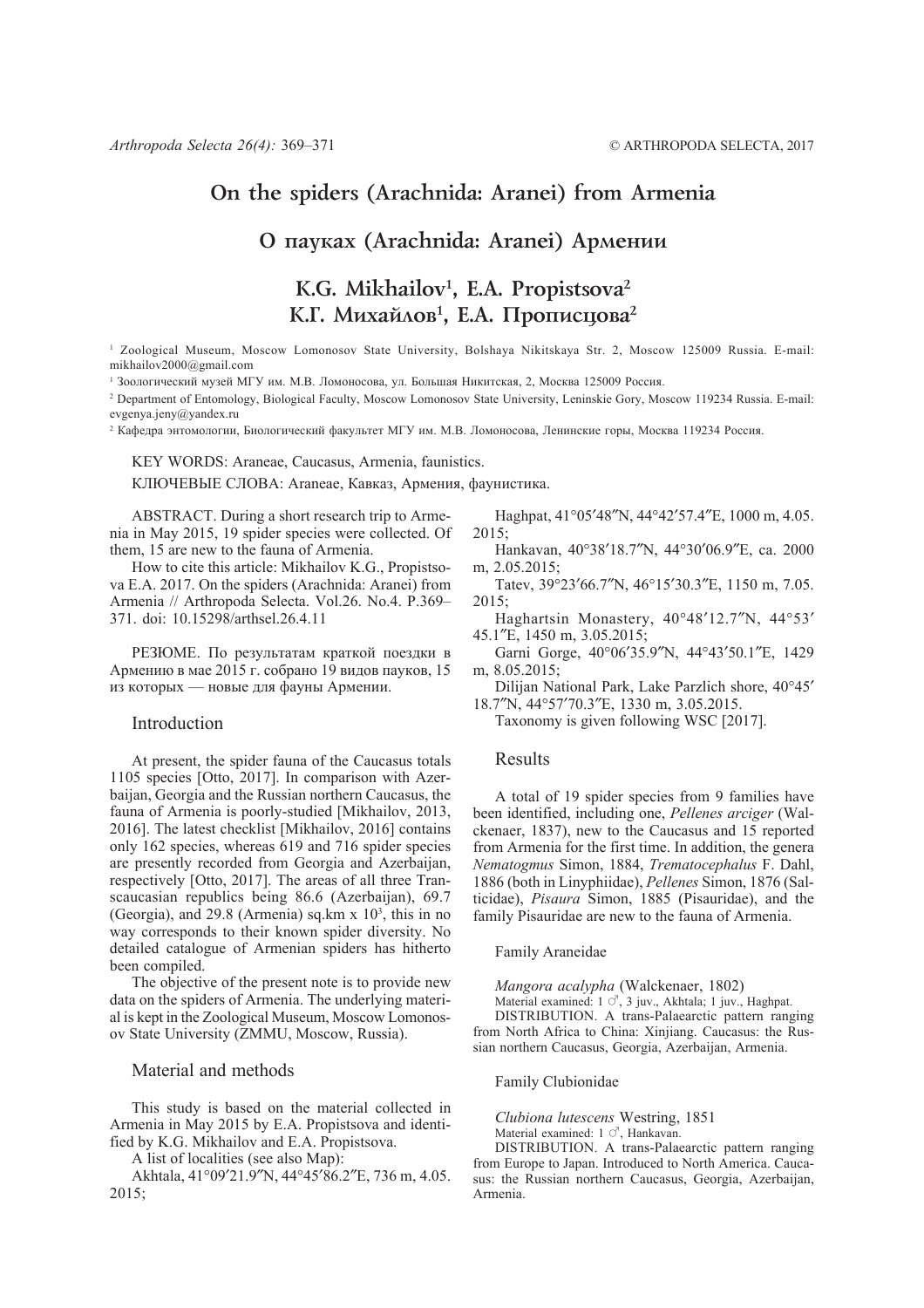

Map 1. Collecting localities in Armenia. Карта 1. Места сбора в Армении.

## Family Gnaphosidae

*Nomisia conigera* (Spassky, 1941) Material examined:  $1 \circ$ , Tatev.

DISTRIBUTION. A West Palaearctic nemoral pattern ranging from Turkey to Middle Asia (Kyrgyzstan and Tadjikistan being the easternmost regions). Caucasus: Georgia, Azerbaijan. New to Armenia.

*Zelotes longipes* (L. Koch, 1866)

Material examined:  $1 \nsubseteq$ , Haghartsin Monastery.

DISTRIBUTION. A West Palaearctic pattern ranging from Europe to China: Xinjiang. Caucasus: the Russian northern Caucasus, Georgia, Azerbaijan. New to Armenia.

Family Linyphiidae

*Araeoncus caucasicus* Tanasevitch, 1987 Material examined:  $1 \circ$ , Garni Gorge.

DISTRIBUTION. Crimea, Caucasus, Iran, Middle Asia. Caucasus: the Russian northern Caucasus, Georgia, Azerbaijan. New to Armenia.

*Nematogmus sanguinolentus* (Walckenaer, 1841) Material examined:  $1^\circ$ , Akhtala.

DISTRIBUTION. A trans-Palaearctic pattern ranging from North Africa to the Far East (Japan, Korea, China). Caucasus: the Russian northern Caucasus, Georgia. New to Armenia.

*Trematocephalus cristatus* (Wider, 1834) Material examined:  $1 \circ$ , Dilijan National Park. DISTRIBUTION. A trans-Palaearctic pattern ranging from Europe to the Russian Far East and China. Caucasus: the Russian northern Caucasus, Georgia, Azerbaijan. New to Armenia.

Family Lycosidae

*Alopecosa farinosa* (Herman, 1879) = *A. accentuata* (auct. non Latreille, 1817) Material examined:  $1 \nvert 2$ , Garni Gorge.

DISTRIBUTION. A trans-Palaearctic pattern. Caucasus: the Russian northern Caucasus, Georgia, Azerbaijan. New to Armenia.